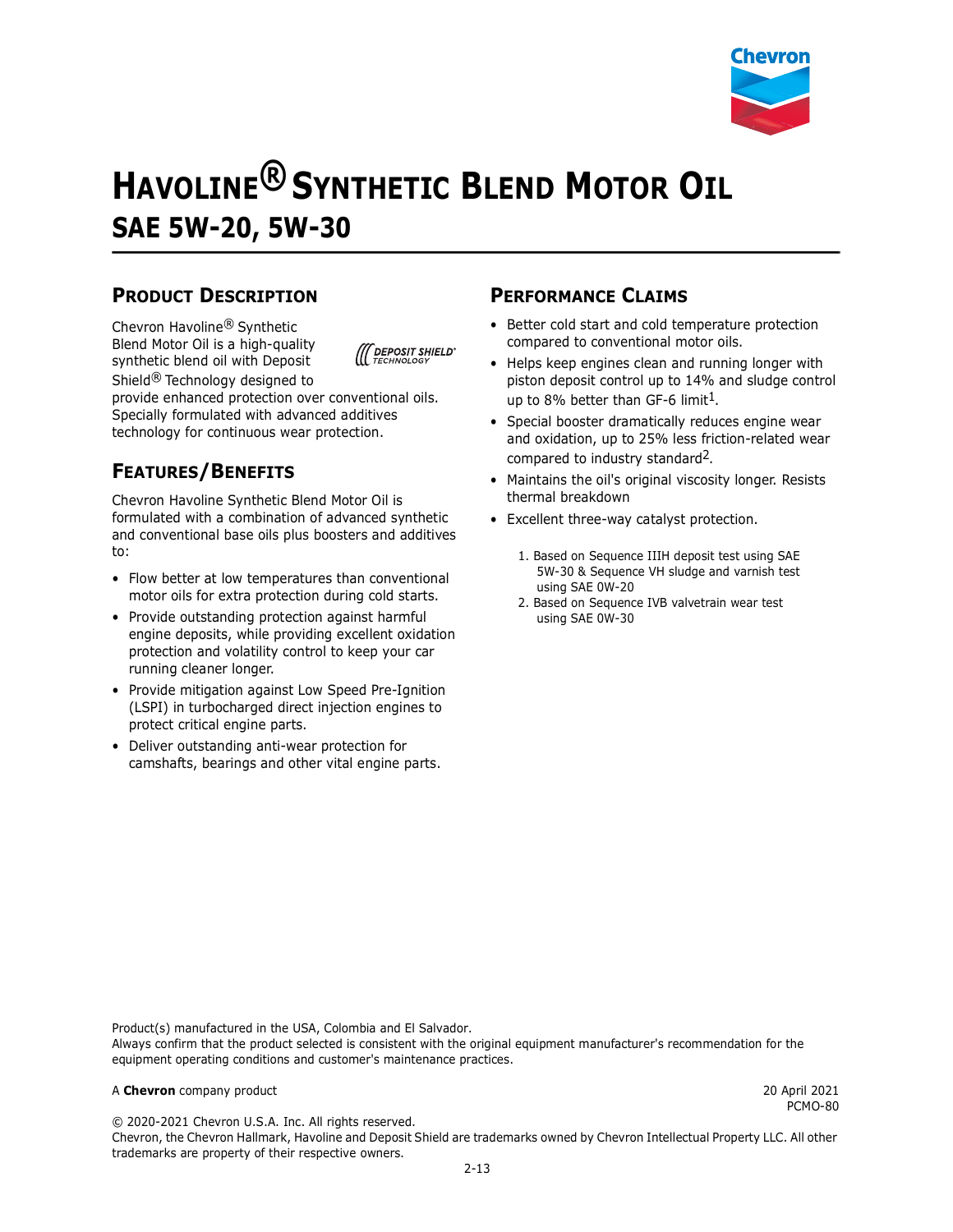#### **APPLICATIONS, SPECIFICATIONS & APPROVALS**

Recommended for passenger cars, light trucks, SUVs, powerboats, motorcycles and other mobile and stationary equipment using four-stroke gasoline engines that specify API SP or previous specification as well as GF-6 or previous specification.

Meets or exceeds the following industry and OEM standards:

| <b>SAE Grade</b>                       | 5W-20 | 5W-30 |
|----------------------------------------|-------|-------|
| API SP/SN Plus/<br>Resource Conserving | x     | x     |
| <b>ILSAC GF-6A</b>                     | x     | Χ     |
| Chrysler MS-6395                       | x     | χ     |
| Fiat 9.55535-CR-1                      |       | χ     |
| Ford WSS-M2C960-A11                    | x     |       |
| Ford WSS-M2C961-A12                    |       | x     |
| GM 6094M                               |       |       |

1 Compatible with Ford WSS-M2C945-A1/B1

2 Compatible with Ford WSS-M2C946-A1/B1

Always confirm that the product selected is consistent with the original equipment manufacturer's recommendation for the equipment operating conditions and customer's maintenance practices.